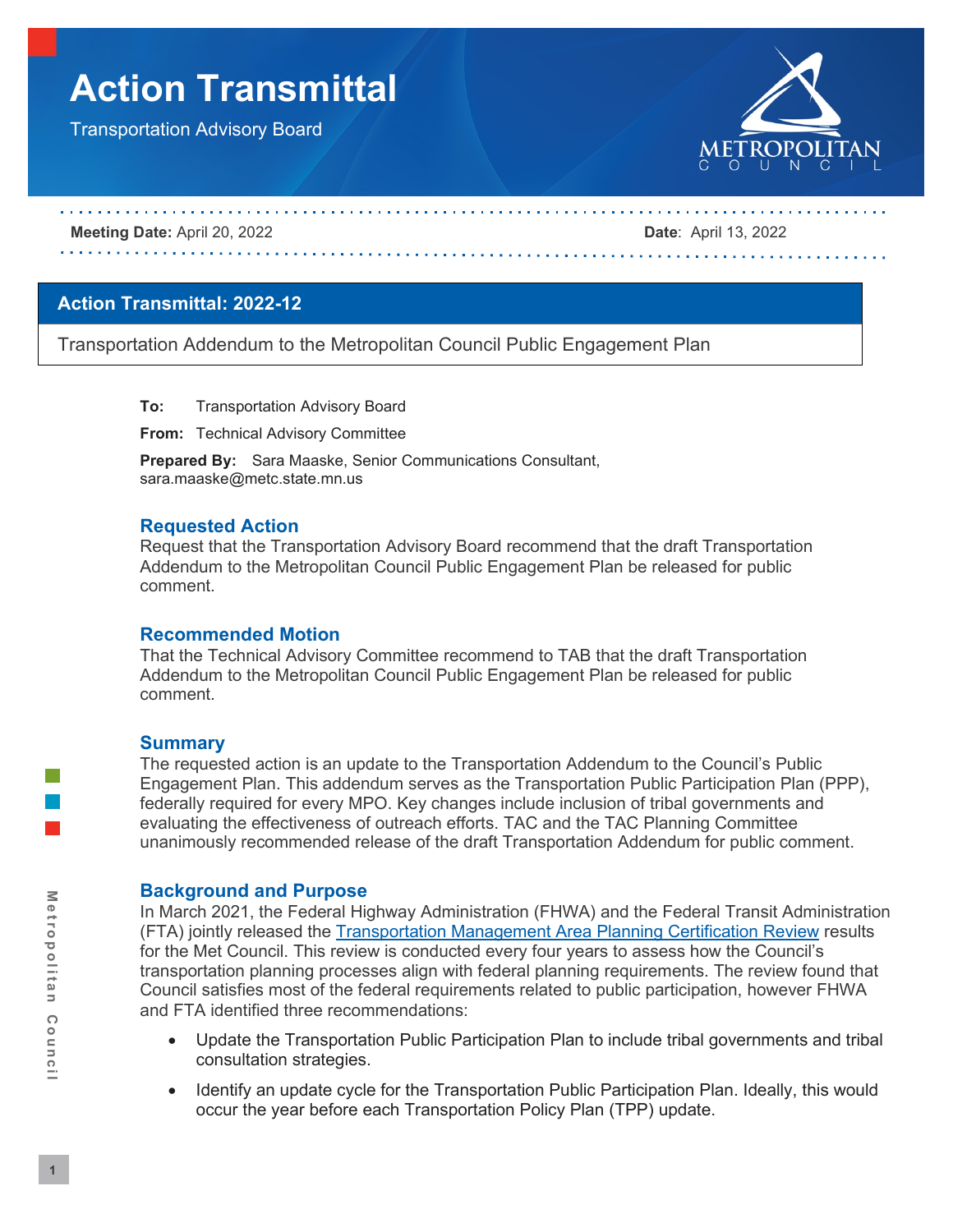• Evaluate the Council's transportation public participation efforts using effectiveness measures and include the measures and findings in the updated the document.

## **Relationship to Regional Policy**

23 USC 134(i)(5) and 134(j)(1)(B) and 49 USC 5303(i)(5) and 5303(j)(1)(B) require that MPOs provide adequate opportunity for the public to participate in and comment on the MPO's products and planning processes. Public involvement requirements are detailed in 23 CFR 450.316(a) and (b), which require MPOs to develop and use a documented public participation plan that includes explicit procedures and strategies to include the public and other interested parties in the transportation planning process. Specific requirements include:

- Giving adequate and timely notice of opportunities to participate in or comment on transportation issues and processes.
- Using visualization techniques to describe Metropolitan Transportation Plans and Transportation Improvement Programs (TIP).
- Making public information readily available in electronically accessible formats and means such as the world wide web.
- Holding public meetings at convenient and accessible locations and times.
- Demonstrating explicit consideration and response to public input.
- Periodically reviewing the effectiveness of the public participation plan.

## **Staff Analysis**

Staff conducted a peer review of six Metropolitan Planning Organizations. The Denver Regional Council of Governments, (Portland) Metro, Puget Sound Regional Council (Seattle), the San Diego Association of Governments, Hillsborough (Tampa) Transportation Planning Organization, and The North Central Texas Council of Governments (Dallas-Fort Worth). This review compared the Met Council Transportation Public Participation plan with their public participation and identified places where the Met Council could improve and expand on the current plan. In addition to the peer review and the Transportation Management Area Planning Certification Review, staff also considered recent events like Gov. Tim Walz's 2019 executive order to expand tribal-state relations that included the Met Council in the government-to-government relationships between the State of Minnesota and Minnesota Tribal Nations.

As part of this update, staff is recommending that the federally required transportation participation plan document be adopted as an Addendum to the [Met Council's Public Engagement Plan](https://metrocouncil.org/About-Us/Who-We-Are/Getting-involved/Public-Engagement-Plan.aspx) rather than as a stand-alone document. The Council Public Engagement Plan serves as a foundational document to which the federal requirements for transportation engagement and participation should be connected and grounded. This combination of the documents also allowed for removing language that was duplicative, as well as expanding on certain areas. The expansion areas that are not transportation specific will be considered for future updates to the Public Engagement Plan. The resulting recommended changes and updates for transportation engagement can be found in the attached draft document.

#### **Committee Comments and Actions**

At its March 10, 2022, meeting the TAC Planning Committee unanimously recommended that the draft Transportation Addendum to the Metropolitan Council Public Engagement Plan be released for public comment. Discussion included adding tribal representation to committees; staff said the area tribes have indicated their preference is to be involved in specific processes rather than ongoing general committees. The draft of this plan has been shared with them to give additional time for review. Staff are also working on contracts for assistance with engagement with different population groups, such as people with limited access to the internet and underrepresented groups.

At its April 6, 2022, meeting, the Technical Advisory Committee voted unanimously to

l a l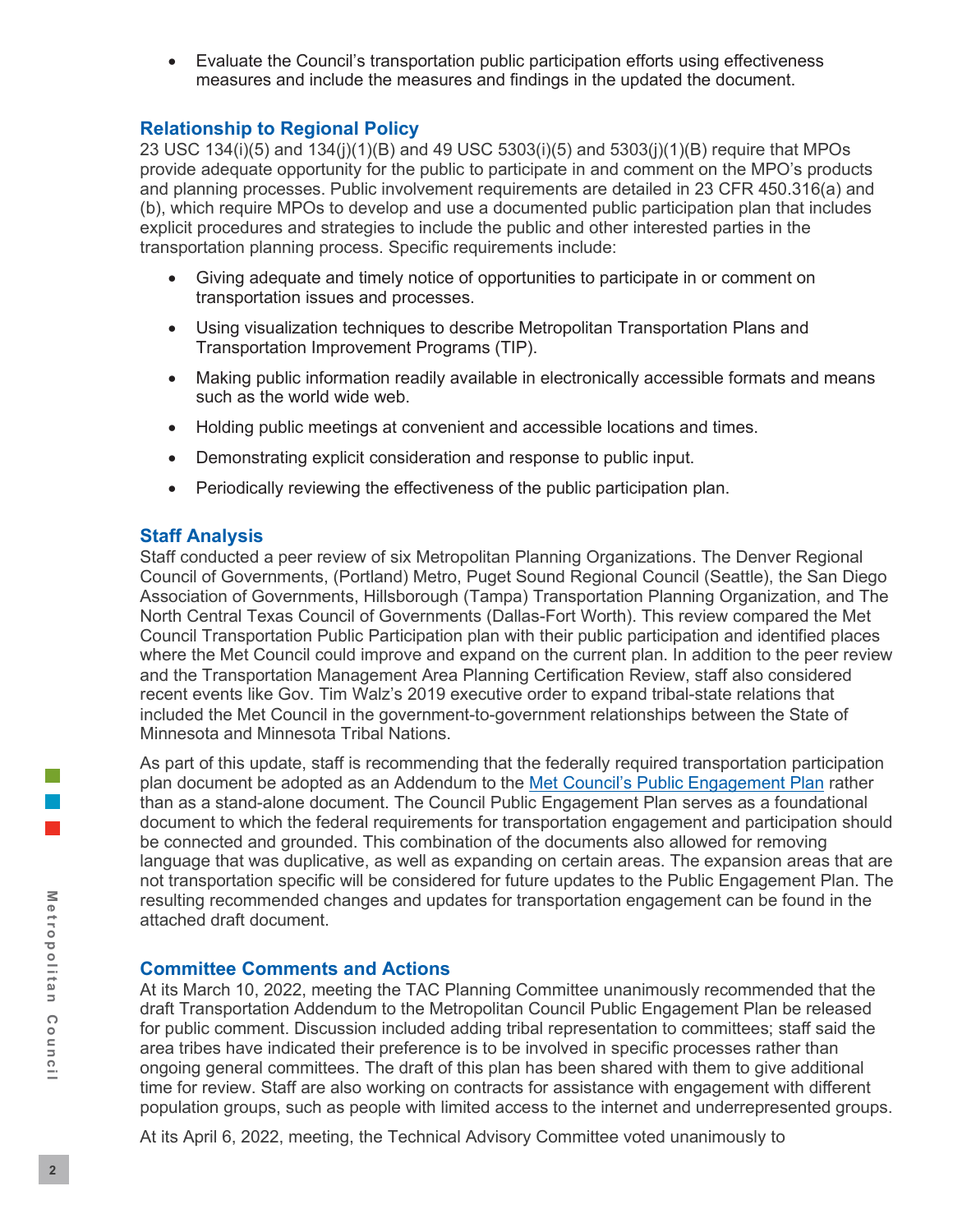recommended that the draft Metropolitan Council Public Engagement Plan be released for public comment.

# **Routing**

| To                                                             | <b>Action Requested</b>                                     | <b>Date Completed</b> |
|----------------------------------------------------------------|-------------------------------------------------------------|-----------------------|
| <b>TAC Planning Committee</b>                                  | Review & Recommend<br><b>Release for Public Comment</b>     | 3/10/2022             |
| <b>Technical Advisory Committee</b>                            | Review & Recommend<br><b>Release for Public Comment</b>     | 4/6/2022              |
| <b>Transportation Advisory Board</b>                           | Review & Recommend<br><b>Release for Public Comment</b>     | 4/20/2022             |
| <b>Metropolitan Council</b><br><b>Transportation Committee</b> | <b>Review &amp; Recommend</b><br>Release for Public Comment | 4/25/2022             |
| <b>Metropolitan Council</b>                                    | Review & Release for Public<br>Comment                      | 4/27/2022             |
| <b>Transportation Advisory Board</b>                           | <b>Review &amp; Recommend</b>                               | 7/20/2022             |
| <b>Metropolitan Council</b><br><b>Transportation Committee</b> | Review & Recommend                                          | 7/25/2022             |
| <b>Metropolitan Council</b>                                    | Review & Recommend                                          | 7/27/2022             |

 $\mathcal{L}_{\mathcal{A}}$ 

 $\mathcal{L}_{\mathcal{A}}$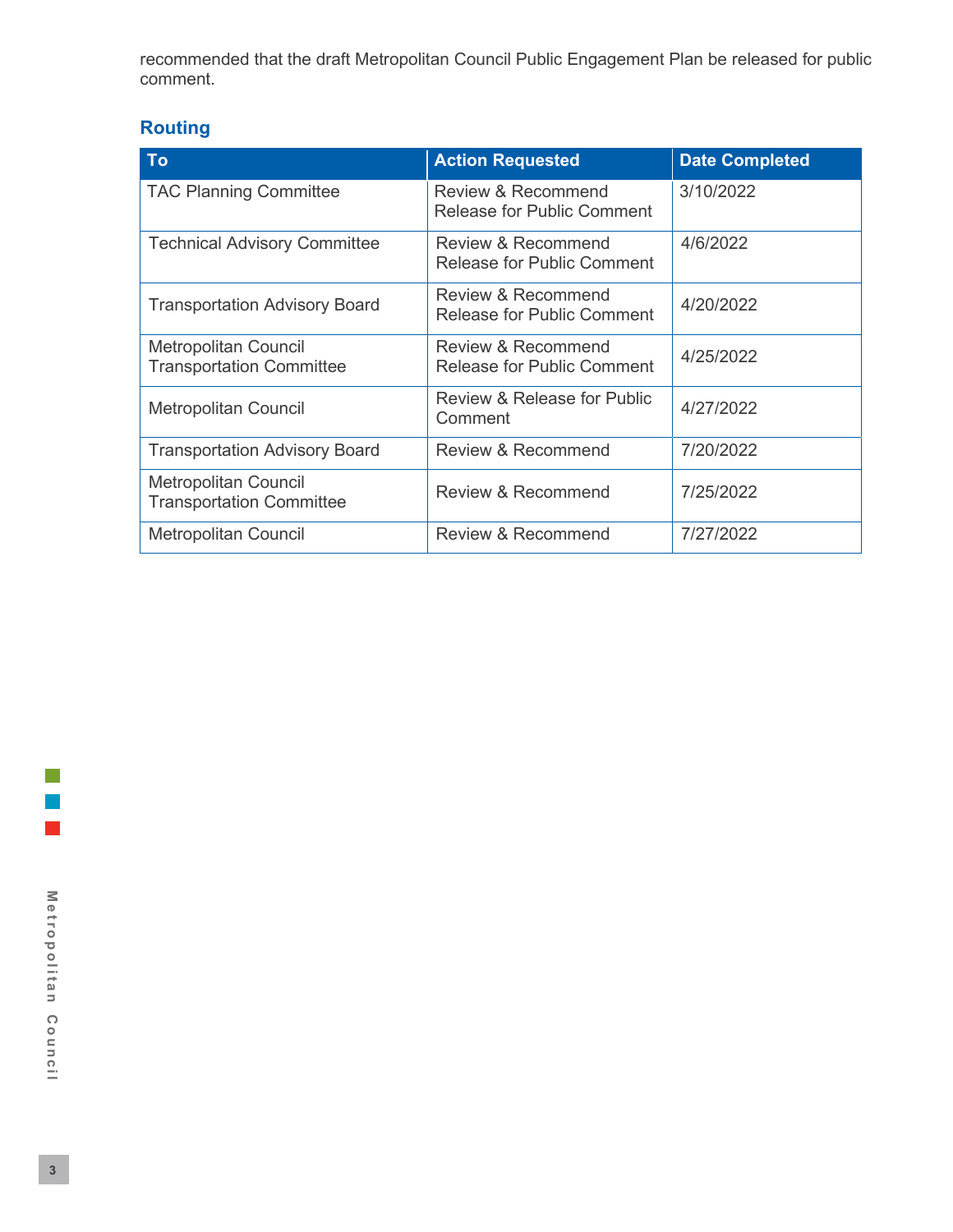# **TRANSPORTATION ADDENDUM TO THE METROPOLITAN COUNCIL PUBLIC ENGAGEMENT PLAN**

# **Introduction**

Public participation is an essential element of transportation planning in the Twin Cities metropolitan region. Because the region is growing and the people are changing, public participation will need to be more coordinated and deliberate. The Metropolitan Council's public engagement framework is outlined in *[Thrive MSP 2040](https://metrocouncil.org/Planning/Projects/Thrive-2040.aspx)*, the Met Council's *[Public Engagement Plan](https://metrocouncil.org/About-Us/Who-We-Are/Getting-involved/Public-Engagement-Plan.aspx)*, and the *[Transportation Policy Plan](https://metrocouncil.org/Transportation/Planning-2/Key-Transportation-Planning-Documents/Transportation-Policy-Plan.aspx)*. Together, these policy documents set the tone and give overall policy direction for public participation in transportation planning.

This Transportation Addendum to the Metropolitan Council Public Engagement Plan establishes a framework for the region's stakeholders to influence both long-term transportation policy development and short- term transportation programming. It details the methods and strategies that the Met Council will use to engage the wide range of stakeholders, from policymakers, to business interests, to residents of the region. It also identifies specific ways those stakeholders can connect to the decisionmaking process for transportation in the Twin Cities region.

# *Federal regulations*

This plan is responsive to the guidance provided in federal law (*[23 §CFR450.316](https://www.ecfr.gov/current/title-23/chapter-I/subchapter-E/part-450/subpart-C/section-450.316)*) requiring Metropolitan Planning Organizations to develop a participation plan that defines a process for providing community members and other affected parties with opportunities to participate in the metropolitan transportation planning process.

# *State coordination*

This plan aims to coordinate efforts between the Met Council and the State of Minnesota in statewide transportation planning public involvement and consultation processes. State and regional participation processes together should facilitate discussion and dialogue about transportation impacts on the natural and built environments.

## **State of emergency**

In a state of emergency, like the COVID-19 pandemic, the Met Council will follow guidance from the State of Minnesota. If possible, meetings to conduct essential business will continue. Met Council facilities may be closed to the public and official business meetings may be conducted remotely, under Minnesota Statute, section 13D.021. Where possible, meetings will be streamed live and recorded. Alternatives will also be offered, when necessary. Public engagement and outreach may also switch to online and other contactless methods to provide public participation as the circumstances warrant.

# *Transportation Policy Plan*

The Transportation Policy Plan echoes the outcomes and principles that are outlined in Thrive MSP 2040 and the Public Engagement Plan, and it serves as a building block for transportation planning for the metropolitan region. Participation from the public is essential to transportation planning and to the Transportation Policy Plan specifically.

Together in partnership, the Met Council and the people of the region can build a transportation system that provides a strong foundation for access and efficiency, yet also encourages flexibility as the region continues to change and grow.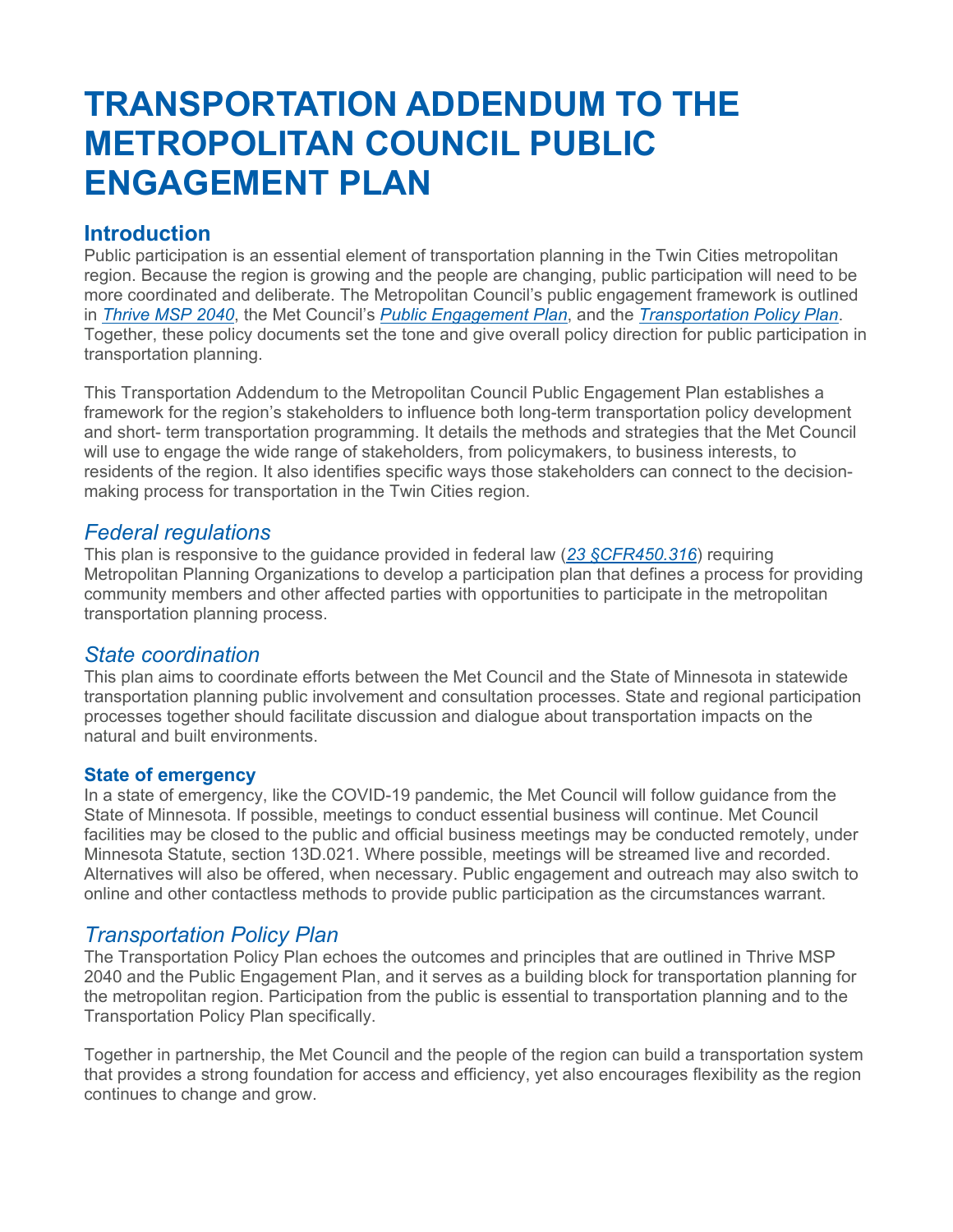Both state and federal law require the Met Council to draft and adopt the Transportation Policy Plan which is the regional vision for planning and developing the region's transportation system. The Transportation Policy Plan is updated at least every five years. It lays out a course of action to maintain and enhance our existing facilities, better connect people and communities, and provide more transportation choices that will make the region stronger and a better place to live, through six goals:

- Transportation System Stewardship
- Safety and Security
- Access to Destinations
- Competitive Economy
- Healthy Environment
- Leveraging Transportation Investments to Guide Land Use

# **Transportation stakeholder engagement**

The Met Council strategically approaches public participation to meet the needs of the region. It is important to reach out to stakeholders from all backgrounds and perspectives to have well thought out policies that benefit everyone. Public participation is done holistically and comprehensively with the practice of collaboration and inclusion.

Partners in local and state government have a key role in helping to shape the work of the Met Council and are pulled in at early stages of engagement – especially to help plan and shape participation methods. Specific constituencies include:

- Transportation system users including people who drive, ride bikes, walk, roll, and use transit
- Elected officials and staff of counties, cities, and townships. The state and its public agencies including the Minnesota Transportation, Public Safety, Health, and Human Services departments, the Minnesota Pollution Control Agency and the Metropolitan Airports Commission,
- Freight interests including ports, shippers, and freight transportation services
- Business interests (employers and employees)
- Other transit agencies that provide service in the region
- Organizations that support the interests of and advocate on behalf of transportation in the region like corridor coalitions, the Suburban Transit Association, Transportation Management Organizations, bicycle organizations, and many more
- Organizations that focus on equity and social justice, representing people who have historically been underrepresented in transportation planning and policy development, including people of color and other racial and ethnic groups, people who have a disability, and people who have low incomes.

The Met Council will engage with local governments and other organizations that represent rural, suburban, and urban parts of the region related to land use and transportation system planning in those areas.

# *Diversity and inclusion in engagement*

Those who have not been historically engaged in policy conversations with the Met Council will be intentionally included in engagement. Outreach activities will actively seek out the involvement of these communities to encourage involvement and feedback.

Historically underrepresented groups include, but are not limited, to "the elderly, citizens reentering public life after incarceration, people with limited access to the internet or with limited computer literacy, immigrants, homeless people, people with physical and mental disabilities, people with low incomes, people working several jobs or working during nontraditional hours, and people who are English-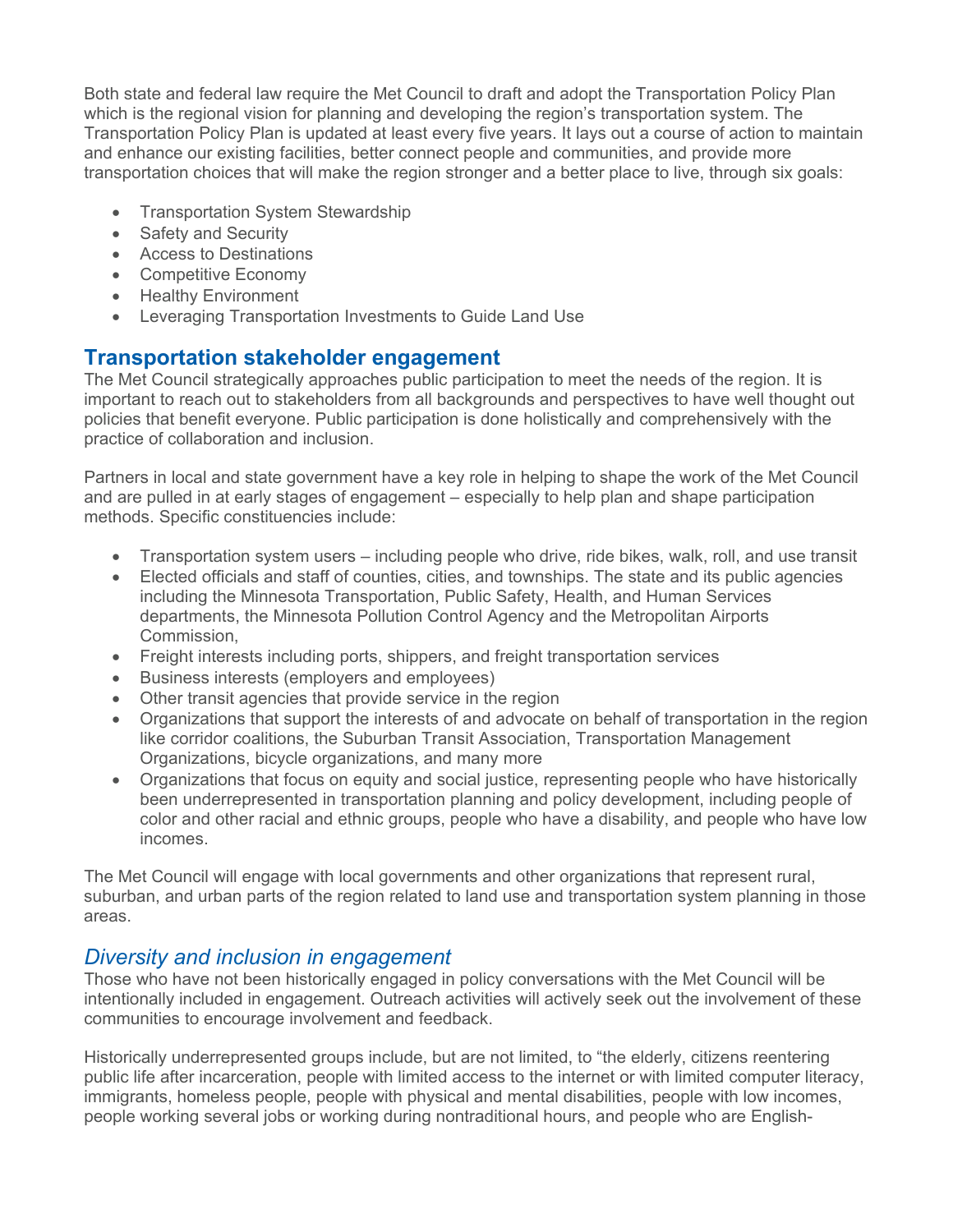language learners. Moreover, rising levels of racial inequality and income inequality is a contributing factor to unequal access to public power (Holley 2016).

The COVID-19 pandemic may have expanded that list to include people who have had to take on additional childcare, work, or schooling responsibilities to support their family and people who have lost their jobs, become food insecure, or become housing instable" (Urban Institute).

Building new relationships among these groups is an ongoing effort. At the same time, it is important to leverage established relationships to nurture long-lasting connections.

Outreach and engagement efforts need to be intentional and responsive to the needs of each group, meeting people where they are and communicating in understandable ways. Traditional methods of collecting data like surveys and public comment periods are embedded in white culture and may not be the best strategies to engage historically underrepresented groups. Also, whenever possible, engagement staff should be representative of the population they are engaging.

# *Tribal outreach*

The seven-county metropolitan area geographically includes property owned by two of the 11 federally recognized Tribal Nations in Minnesota – the Shakopee Mdewakanton Sioux Community and the Prairie Island Indian Community. The Met Council also values the unique relationship with all tribal communities living in the Twin Cities metropolitan region, as well as those living outside the region who have a relationship with tribal land, and sacred or cultural sites that extend beyond the geographical boundaries of tribal-owned land.

In 2019, the Met Council adopted a Government-to-Government Tribal Relations Policy in accordance with the *[Gov. Tim Walz's Executive Order 19-24](https://mn.gov/governor/assets/2019_04_04_EO_19-24_tcm1055-378654.pdf)* ordering identified agencies to establish a tribal consultation policy. The rationale for such a policy is that meaningful and timely consultation with Minnesota Tribal Nations will facilitate better understanding and informed decision-making by allowing for collaboration on matters of mutual interest and will help to establish mutually respectful and beneficial relationships between Minnesota governments and Minnesota Tribal Nations.

The Tribal Relations Policy aims to recognize and support the unique status of the Tribal Nations and their right to existence, self-governance, and self-determination, and to demonstrate a clear commitment to that sovereignty. It recognizes the unique legal relationship between the State of Minnesota and the Minnesota Tribal Nations, respects the fundamental principles that establish and maintain this relationship, and accords tribal governments the same respect accorded to other governments. The policy also designates a tribal liaison to assume responsibility for implementing the policy and serve as the point of contact for tribal nations.

Adoption of the policy formally establishes a responsibility for the Met Council to intentionally consult with Tribal Nations prior to decisions that impact those communities. The Met Council expects that Council members, committee members, and staff respect the policy's principles at all phases of studying, planning, and developing regional projects, as well as providing essential services across the metro area.

This plan adopts the commitments to meaningful consultation expressed in the Tribal Relations Policy, and will help guide how the Met Council involves Tribal Nations in ongoing and future planning efforts.

## **Consultation**

Consultation is a process of meaningful communication and coordination between the Met Council Chair and Council members, and tribal officials before taking actions or making decisions that may affect tribes or tribal interests.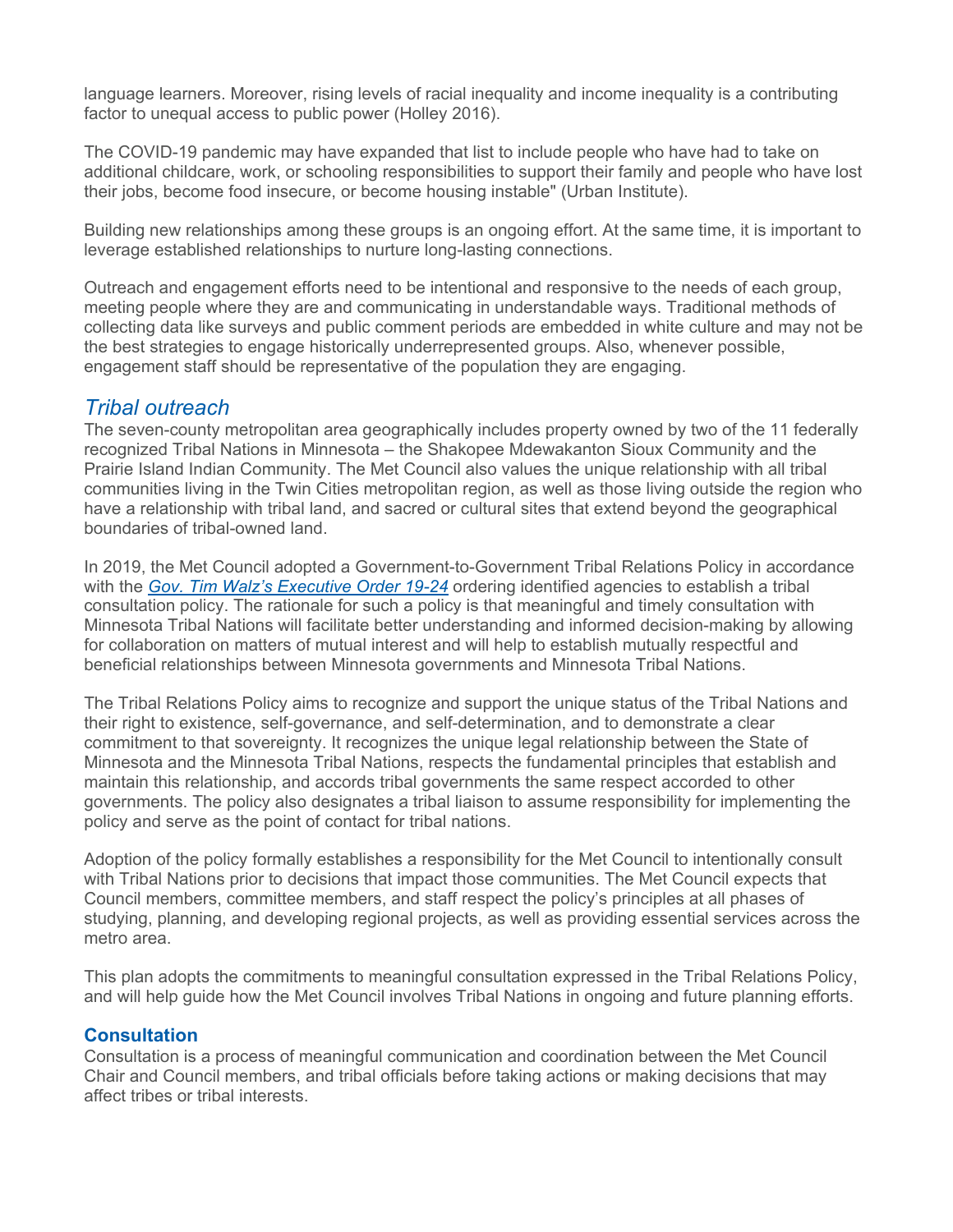Government-to-government communication will be conducted in a timely manner by all parties, about a proposed or contemplated decision to:

- Secure meaningful tribal input and involvement in the decision-making process
- Advise the tribe of the final decision and provide clarification on the how decisions were reached

## **Collaboration**

Met Council staff are encouraged to collaborate with tribal staff when project plans and development directly impact tribal resources. Met Council staff should include all 11 federally recognized tribes in Minnesota in this outreach and give them the opportunity to choose to participate or not participate in any given process.

- Share and compare in a timely manner relevant plans, programs, projects and schedules with the related plans, programs, projects, and schedules of the other parties
- Adjust plans, programs, projects, and schedules as needed to maintain transparency and accountability

## **Coordination**

Met Council staff are encouraged to engage and collect input directly from other tribal groups and members of tribes who have no official capacity within the federally recognized tribal communities about projects in and around the communities where they live, or around areas that hold cultural significance.

# *Engagement methods*

The methods identified below reflect commonly used public participation methods in transportation planning. Outreach and public involvement are valuable activities that can engage stakeholders, underrepresented communities, and newer audiences in shaping the region-wide transportation system.

For each plan, program or study, outreach staff or consulting groups will create an outreach and engagement plan that reflects the broader goals, strategies, and tactics of this addendum to the Public Engagement Plan and selects from the methods described below. A mixture of these strategies will be used in every effort, as is appropriate for the specific audiences and stakeholders.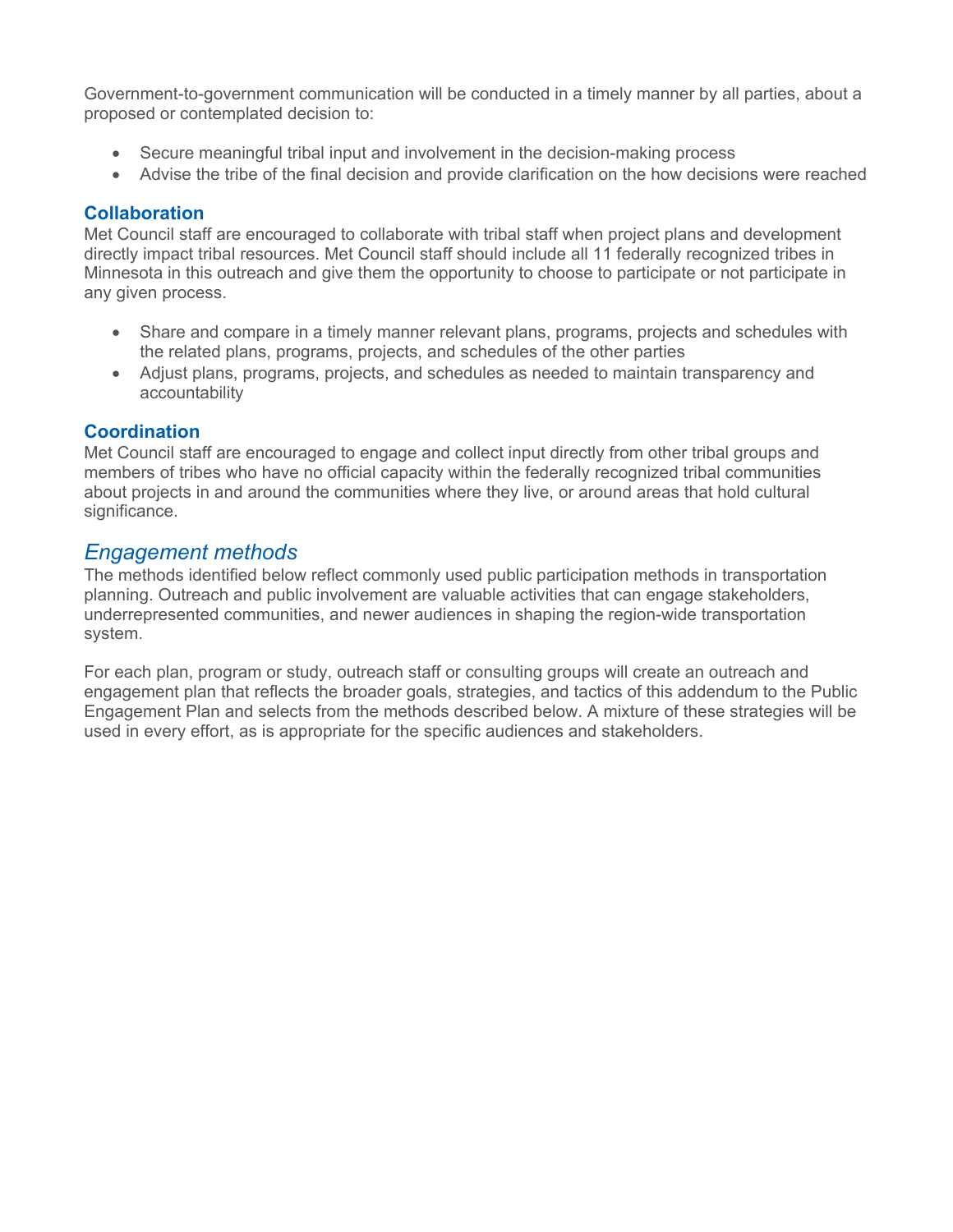| Inform                        |                                                                                                                                                                               |
|-------------------------------|-------------------------------------------------------------------------------------------------------------------------------------------------------------------------------|
| <b>Method</b>                 | <b>Description</b>                                                                                                                                                            |
| <b>Stakeholder analysis</b>   | Conduct a stakeholder analysis to understand those that are most<br>affected or interested in the plan, program, or study                                                     |
| <b>Background information</b> | Create content for websites, fact sheets, presentations, and other<br>materials                                                                                               |
| <b>Newsletter</b>             | Create informational news articles for the website on projects,<br>programs, plans, and studies                                                                               |
| <b>Media coordination</b>     | Coordinate media outreach to media outlets throughout the metro<br>area, highlighting programs, plans, studies, and projects throughout<br>the region                         |
| <b>Special events</b>         | Plan and develop content to announce, highlight or kick-off an issue,<br>discussion, project, initiative, or news event                                                       |
| <b>Learning opportunities</b> | Design open houses, meetings, tours, or receptions specific to<br>locations that interest the public, or other experience to highlight an<br>initiative, project, or facility |
| <b>Ongoing communications</b> | Identify key issues, provide context, and communicate progress<br>toward related policy goals to stakeholders                                                                 |

| <b>Consult</b>                       |                                                                                                                                                                                           |
|--------------------------------------|-------------------------------------------------------------------------------------------------------------------------------------------------------------------------------------------|
| <b>Method</b>                        | <b>Description</b>                                                                                                                                                                        |
| <b>Met Council committees</b>        | Get feedback on plans, projects and studies through the Met Council<br>and the Transportation Advisory Board, and their advisory committees                                               |
| <b>Work groups</b>                   | Convene work groups focusing on specific topics that can be made up<br>of Met Council, Transportation Advisory Board, or advisory committee<br>members                                    |
| <b>Ad-hoc advisory</b><br>committees | Create specific stakeholder or policy-maker advisory groups to guide<br>the development of foundational plans                                                                             |
| <b>Experts</b>                       | Partner with research groups, transportation experts, and urban<br>planners within government and the community to gather information<br>and data on needs assessments and current trends |
| <b>Local consultation</b>            | Gather information from local communities about their processes<br>related to local and regional projects, including those submitted for<br>funding through the Regional Solicitation     |
| <b>Staff input</b>                   | Conduct discussions among transportation planning staff and other<br>related staff on policies, plans, or studies whose work is shaped by the<br>outcome.                                 |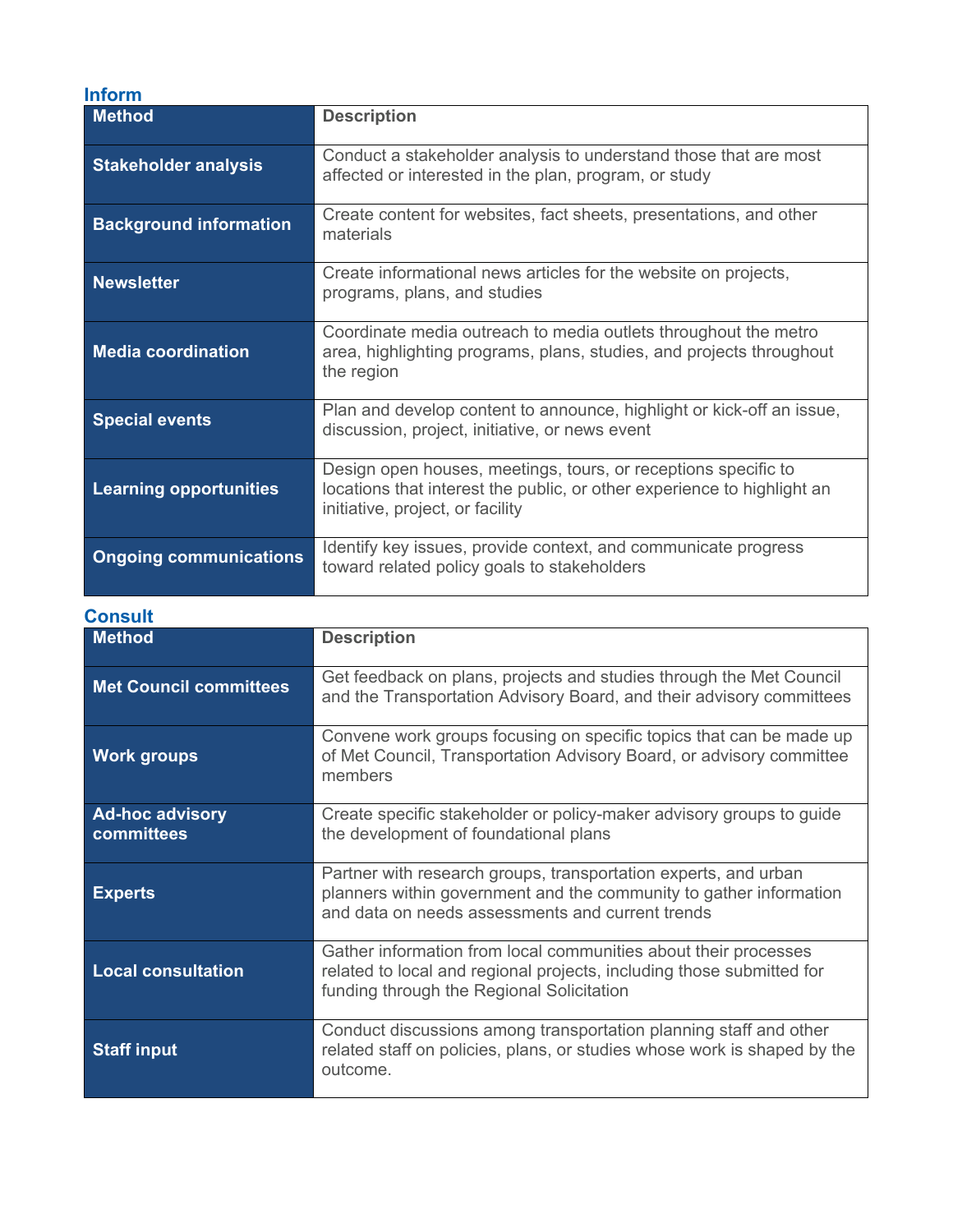| <b>Involve and collaborate</b> |  |  |
|--------------------------------|--|--|
|                                |  |  |

| <b>Method</b>                                   | <b>Description</b>                                                                                                                                                                                                                                                                |
|-------------------------------------------------|-----------------------------------------------------------------------------------------------------------------------------------------------------------------------------------------------------------------------------------------------------------------------------------|
| <b>Social media</b>                             | Use these to connect constituencies to planning efforts and promote<br>involvement – both for two-way discussion and one-way push<br>marketing                                                                                                                                    |
| Interactive engagement<br>tools                 | Leverage online tools with abilities to crowdsource or generate<br>surveys; interactive online maps and visualization which support<br>features such as layering, videos, creating markers and providing<br>feedback                                                              |
| <b>Surveys</b>                                  | Design and disseminate surveys through social media, electronic<br>mailing lists, idea-gathering platforms and websites to ask questions<br>and promote discussion spaces                                                                                                         |
| <b>Forums</b>                                   | Host online or in-person listening sessions, workshops, and<br>conferences to feature policy aspects and promote topic-based policy<br>discussions on plan content, elicit stakeholders' and communities'<br>ideas and perspectives on regional issues, projects, and initiatives |
| <b>Focus groups, small</b><br>group discussions | Host focus groups or small-group discussions about issues, activities<br>or public perceptions from stakeholders to gain more in-depth<br>information                                                                                                                             |
| <b>One-on-one interviews</b>                    | Conduct interviews with key stakeholders to help shape and inform<br>policies, plans or studies, as well as further outreach and engagement<br>opportunities                                                                                                                      |
| <b>Public comment</b>                           | Publish draft plans or programs for public comment, compile feedback,<br>and post responses                                                                                                                                                                                       |

# **Co-creation**

| <b>Method</b>                            | <b>Description</b>                                                                                                                                                                                            |
|------------------------------------------|---------------------------------------------------------------------------------------------------------------------------------------------------------------------------------------------------------------|
| <b>Establish expectations</b>            | Be clear on how feedback gathered will be used to inform policies,<br>plans, programs, or studies                                                                                                             |
| Incorporate feedback                     | Update existing foundational planning documents to reflect lessons<br>learned through engagement strategies                                                                                                   |
| <b>Feedback from other</b><br>activities | Incorporate any transportation-related feedback and guidance from<br>other regional planning activities, including the regional development<br>guide, and transportation corridor planning and implementation |
| <b>Work plans</b>                        | Include engagement guidance in Work Program for the Transportation<br>Policy Plan, and specific expectations for items funded through the<br>Unified Planning Work Program                                    |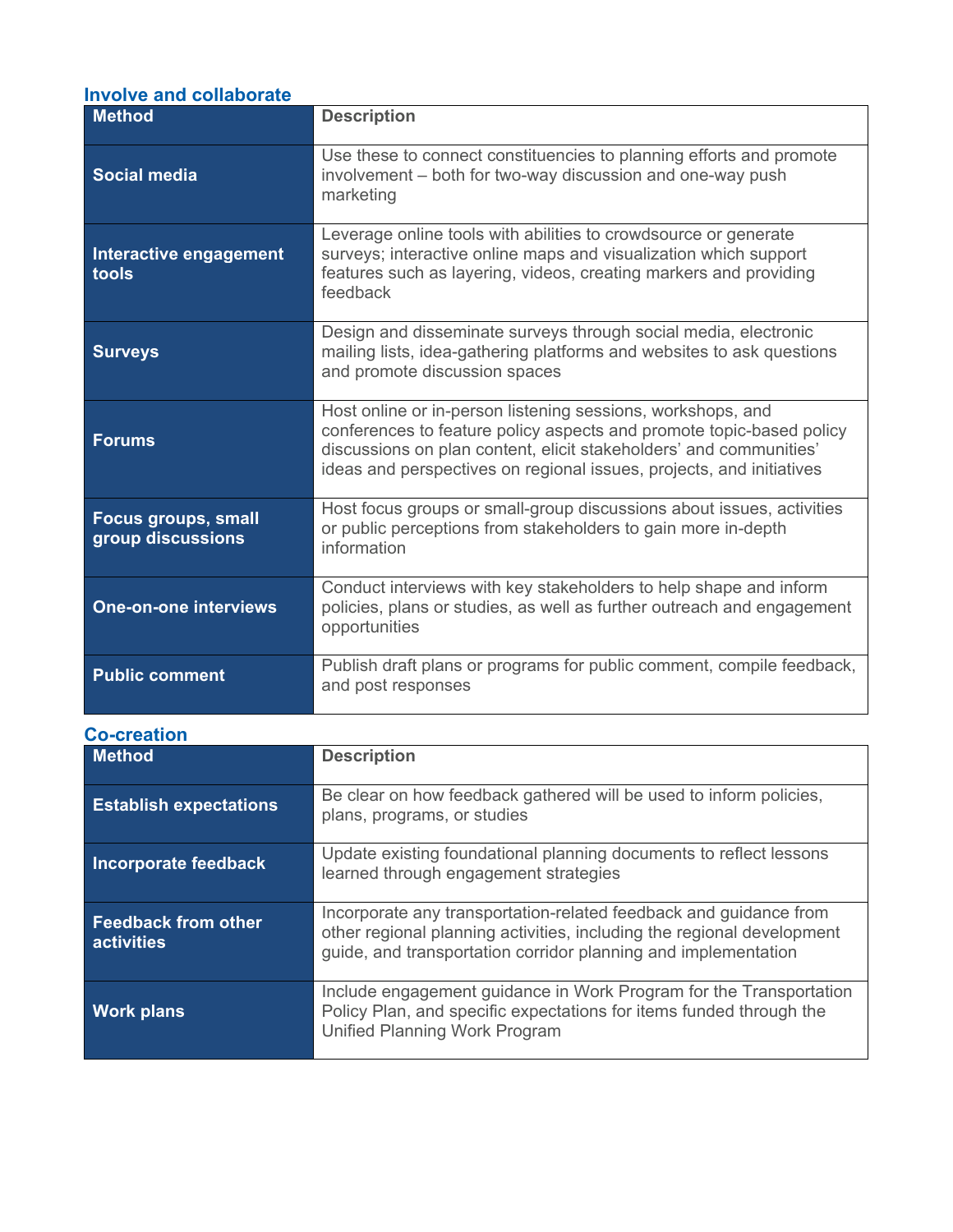# *Public comment periods and promotion*

State and federal law require formal public comment processes for specific short-term and long-term planning efforts. The public comment period is designed to involve people more formally in the transportation planning process. These formal comment processes generally occur at the end of an effort, as a final opportunity to lend voice and feedback to decisions.

When a public hearing is involved in the process, it unfolds as follows:

- Met Council policy requires Council action to set hearing dates at least 45 days before a public hearing occurs. State law requires 30-days' notice, and this accounts for that time.
- State law requires a public comment process to remain open for 10 days after a public hearing. Public comment processes are never closed on a weekend day.
- A public notice is placed on the Met Council's website, and in a newspaper of regional circulation to formally announce public meetings/hearings and how to comment.
- A proactive, public notice is issued to the following major and niche outlets:
	- $\circ$  Major metro-wide circulation daily newspapers/related daily online news outlets
	- o Public policy websites and news sites
	- o All television stations in the metro area
	- o All radio stations in the metro area
	- o Online and printed publications with non-daily production schedules
	- o Ethnic news organizations (newspapers, online sites, radio)
	- o Other niche audience publications
	- Other optional promotional activities are also used:
		- o Social media channel posts
		- o Email announcement to targeted audiences
		- $\circ$  Earned promotion through various partner organization newsletters, websites, and publication channels (typically community organizations that represent a specific, hardto-reach or general audience).
		- o Blurb announcement in the Met Council's newsletter.
- Proactive engagement with key constituencies to assure they are aware and can participate in the process – this is broad for large-scale regional discussions and more targeted for specific, smaller-scale conversations.
- The Met Council collects public comment through the website, email, traditional mail, and recorded phone message. Spoken and written testimony is received through the public hearing.
- A report is created at the close of the process, and that information is shared publicly and with the Met Council for decision-making.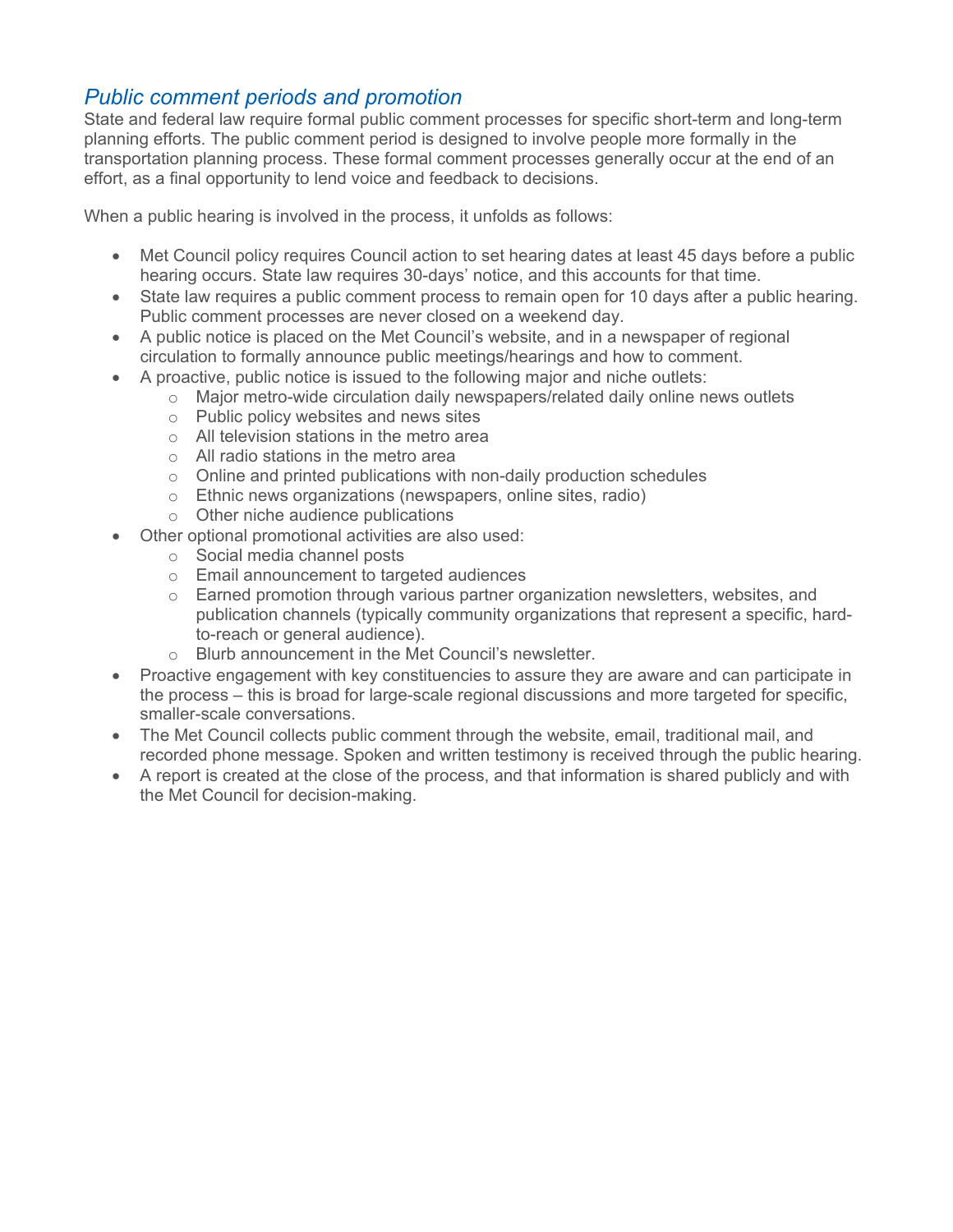# *Key transportation plans and programs*

| <b>Plans or</b><br>program             | <b>Description</b>                                                                                                                                                                                                                                                                                                                                                                                                                                                                                                                                                                                                                                                                                                                                                                                                                                        | <b>Public participation considerations</b>                                                                                                                                                                                                                                                                                                                                                                                                                                                                                                                                                                                                                                                                                                                                                    |
|----------------------------------------|-----------------------------------------------------------------------------------------------------------------------------------------------------------------------------------------------------------------------------------------------------------------------------------------------------------------------------------------------------------------------------------------------------------------------------------------------------------------------------------------------------------------------------------------------------------------------------------------------------------------------------------------------------------------------------------------------------------------------------------------------------------------------------------------------------------------------------------------------------------|-----------------------------------------------------------------------------------------------------------------------------------------------------------------------------------------------------------------------------------------------------------------------------------------------------------------------------------------------------------------------------------------------------------------------------------------------------------------------------------------------------------------------------------------------------------------------------------------------------------------------------------------------------------------------------------------------------------------------------------------------------------------------------------------------|
| Transportation<br><b>Policy Plan</b>   | The Transportation Policy Plan sets policies and investment guidance for the<br>regional transportation system, based on the goals and objectives in Thrive MSP<br>2040, the region's development guide. The transportation plan is one of three<br>major systems plans that result from Thrive MSP 2040. It also responds to federal<br>planning guidance provided in the 2021 Infrastructure Investment and Jobs Act.<br>The Transportation Policy Plan reflects a combination of technical analysis and<br>policy discussion. The plan builds on Thrive MSP 2040 and its extensive public<br>engagement process, on previous regional transportation plans, studies of<br>significant regional transportation issues, discussion, and feedback from<br>policymakers throughout the region, and ideas and feedback from other regional<br>stakeholders. | Every transportation-related planning study has an<br>engagement component. That feedback and<br>guidance also influences any updates to the<br>regional Transportation Policy Plan.<br>The standard Met Council public comment and<br>promotion process identified above applies to the<br>Transportation Policy Plan update process.                                                                                                                                                                                                                                                                                                                                                                                                                                                        |
| <b>Regional</b><br><b>Solicitation</b> | The Regional Solicitation is a process that allocates federal transportation funds<br>to locally initiated projects to meet regional transportation needs. The Met Council,<br>as Metropolitan Planning Organization, works with the Transportation Advisory<br>Board to review and allocate these funds, using an objective, data-driven,<br>transparent process. Projects selected through the Regional Solicitation also end<br>up in the Transportation Improvement Program (TIP). Funds are typically awarded<br>on a two-year cycle. Specific constituencies include the Minnesota Department of<br>Transportation, counties, school districts, and cities in the region.                                                                                                                                                                           | The Met Council will collaborate with the<br>Transportation Advisory Board and its Technical<br>Advisory Committee to engage communities more<br>actively around the projects chosen through the<br>Regional Solicitation process.<br>Gather information from local communities<br>1.<br>about their engagement processes related to<br>projects submitted for funding through the<br>Regional Solicitation.<br>Provide technical assistance for engaging<br>local constituencies about projects.<br>Highlight completed projects funded through<br>3.<br>the Regional Solicitation process. The Met<br>Council will use visualization techniques on<br>its website.<br>4. Explore and develop a public participation<br>plan on project distribution through the<br>category funding ranges. |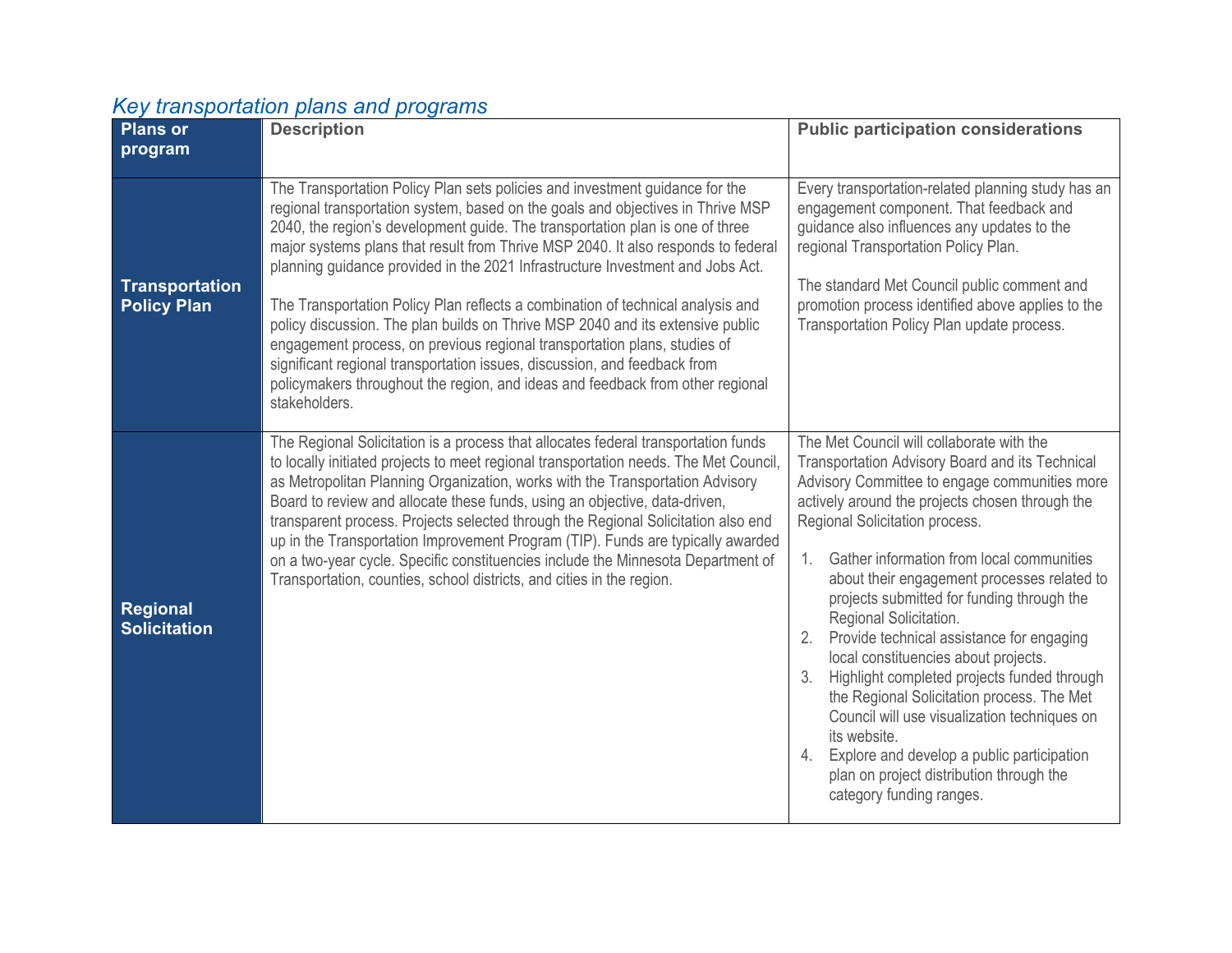| <b>Plans or</b><br>program                                      | <b>Description</b>                                                                                                                                                                                                                                                                                                                                                                                                                                                                                                                                                                                                                                                                                                                                                                                                                                                      | <b>Public participation considerations</b>                                                                                                                                                                                                                                                                                                                                                                                                                                                                                                                                                                     |
|-----------------------------------------------------------------|-------------------------------------------------------------------------------------------------------------------------------------------------------------------------------------------------------------------------------------------------------------------------------------------------------------------------------------------------------------------------------------------------------------------------------------------------------------------------------------------------------------------------------------------------------------------------------------------------------------------------------------------------------------------------------------------------------------------------------------------------------------------------------------------------------------------------------------------------------------------------|----------------------------------------------------------------------------------------------------------------------------------------------------------------------------------------------------------------------------------------------------------------------------------------------------------------------------------------------------------------------------------------------------------------------------------------------------------------------------------------------------------------------------------------------------------------------------------------------------------------|
| <b>Transportation</b><br><b>Improvement</b><br>Program          | The TIP is a staged, four-year, multimodal program of highway, transit, bicycle,<br>pedestrian and transportation enhancement projects and programs proposed for<br>federal funding throughout the seven-county metropolitan area. The TIP is a<br>federally required document that reflects funding available and reasonably<br>anticipated (fiscally constrained). The Metropolitan Planning Organization is<br>required to prepare the TIP as a short-range programming document that<br>complements the long-range transportation plan. The Met Council prepares the<br>TIP in cooperation with the Minnesota Department of Transportation. The TIP<br>includes federal funds allocated through the regional solicitation process, and<br>federal formula funds programmed by the Minnesota Department of<br>Transportation, the Met Council and transit providers. | The standard Met Council public comment<br>process applies to the Transportation<br>Improvement Program with a 45-day comment<br>process. A 21-day comment process is used for<br>any proposed regionally significant amendments<br>to the TIP.<br>The Met Council will coordinate with<br>$\mathbf{1}$ .<br>Minnesota Department of Transportation to<br>work toward a monthly opportunity to<br>comment on any TIP amendment coming<br>before the Transportation Advisory Board's<br>Technical Advisory Committee. There will be<br>an open opportunity to speak to the<br>committee at its monthly meeting. |
| <b>Unified</b><br><b>Planning Work</b><br>Program               | The Unified Planning Work Program (UPWP) is a federally required program that<br>details and describes proposed transportation and transportation-related planning<br>activities in the metropolitan area. The UPWP is a critical document in the<br>planning and policy work of the Met Council as it also serves as the application for<br>transportation planning funds from the U.S. Department of Transportation. The<br>UPWP is prepared annually and describes metropolitan-area transportation<br>planning activities being undertaken by four agencies: the Metropolitan Council,<br>the Minnesota Department of Transportation, the Minnesota Pollution Control<br>Agency, and the Metropolitan Airports Commission.                                                                                                                                          | Each item identified in the work program will be<br>evaluated for engagement opportunities as the<br>project is scoped and before a work plan is in<br>place.<br>Those identified for engagement may also use an<br>outreach and engagement master contract for<br>engagement with historically underrepresented<br>people.                                                                                                                                                                                                                                                                                    |
| <b>Air Quality</b><br><b>Conformity</b><br><b>Determination</b> | The Federal Clean Air Act Amendments passed in 1990 stipulate that<br>transportation plans, programs, and projects in non-attainment and maintenance<br>areas must undergo an air quality conformity analysis. The Minneapolis-Saint<br>Paul region is within an Environmental Protection Agency (EPA)-designated<br>attainment area for carbon monoxide (CO). A small portion of the region is<br>designated as a maintenance area for coarse particulate matter (PM10).                                                                                                                                                                                                                                                                                                                                                                                               |                                                                                                                                                                                                                                                                                                                                                                                                                                                                                                                                                                                                                |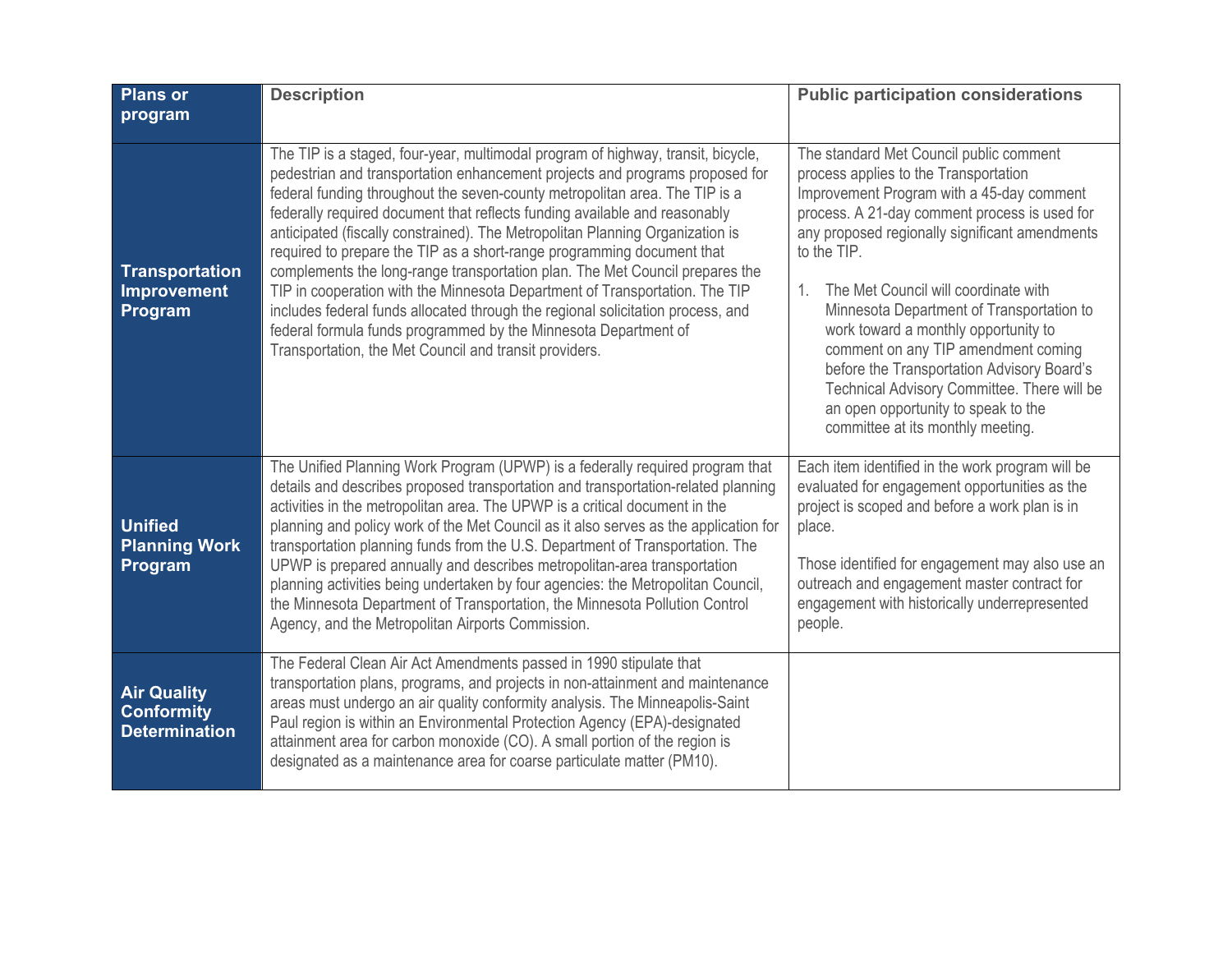| <b>Plans or</b><br>program                                                                                               | <b>Description</b>                                                                                                                                                                                                                                                                                                                                                                                                                                                                                                           | <b>Public participation considerations</b> |
|--------------------------------------------------------------------------------------------------------------------------|------------------------------------------------------------------------------------------------------------------------------------------------------------------------------------------------------------------------------------------------------------------------------------------------------------------------------------------------------------------------------------------------------------------------------------------------------------------------------------------------------------------------------|--------------------------------------------|
|                                                                                                                          | Therefore, transportation plans, projects, and programs are subject to air quality<br>conformity analysis until September 24, 2022, when the entire region becomes an<br>attainment area for PM10                                                                                                                                                                                                                                                                                                                            |                                            |
| Transportation<br><b>Addendum to</b><br>the<br><b>Metropolitan</b><br><b>Council Public</b><br><b>Engagement</b><br>Plan | This addendum establishes a framework for the region's stakeholders to influence<br>both long-term transportation policy development and short-term transportation<br>programming. It details the methods and strategies that the Metropolitan Council<br>will use to engage the wide range of stakeholders, from policymakers, to business<br>interests, to residents of the region.<br>Plans for specific planning studies and related transportation planning efforts will<br>also be created, consistent with this plan. |                                            |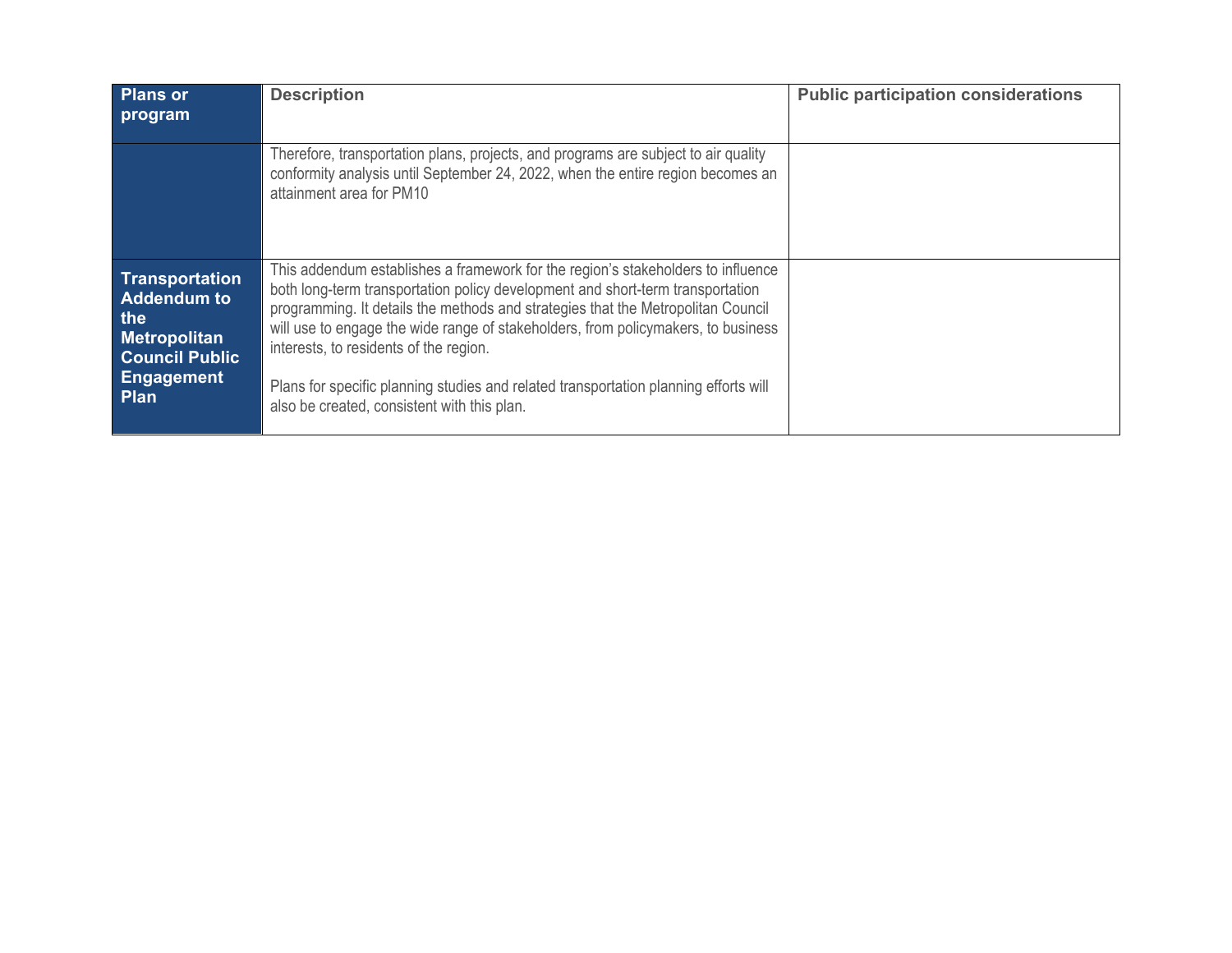# *Evaluation of effectiveness*

Public participation in transportation planning is measured against the outcomes, goals, and principles of Thrive MSP 2040, the Transportation Policy Plan, and the Public Engagement Plan to evaluate their effectiveness and ultimately, their impact on how planning and policy will be shaped. Methods that satisfy these measurements are the ultimate goal of public participation in transportation planning.

The public participation activities for transportation planning should achieve the following outcomes:

- 1. Provide policy details consistent with the overall vision included in the Thrive MSP 2040 plan and the Transportation Policy Plan where relevant
- 2. Employ practices consistent with the Thrive MSP 2040 Outreach and Engagement Plan
- *3.* Build upon relationships and partnerships identified in the Thrive MSP 2040 Outreach and Engagement efforts
- 4. Support the key goals identified in the Thrive MSP 2040 Outreach and Engagement Plan (as stated in this document)
- 5. Engage transportation stakeholders as identified in the Transportation Policy Plan

It's also important to note that evaluation and engagement are ongoing activities. Evaluation will take place after each effort – and aggregate review will take place at least annually, as part of large-scale evaluation for all Metropolitan Council engagement. Typically, project evaluation will take place through participant survey. Results are iterative and built into the next relevant engagement effort. While there are baseline measures of effectiveness and satisfaction with transportation efforts, the results of those measures should support the integration into future planning and participant ownership of the process, rather than merely using volume as a measure of success or reporting quantities of participants.

All public planning efforts are relevant to an audience. Public outreach and engagement efforts identify those key audiences and the methods that will be used to authentically convene and include voices from those audiences. Authenticity requires providing space for all feedback – whether perceived as positive or negative – to support the ultimate decision-making process. Relevance sometimes stirs controversy, and it is the role of government to provide opportunities for all viewpoints to be raised and included. Particularly where controversy exists, effectiveness will be measured in terms of whether the range of viewpoints were included, and individuals felt respected and valued.

Authentic engagement is an evolving cycle that will lead to success when lessons are learned and the opportunity to foster involvement occurs. Below are some methods (which can either be qualitative or quantitative) for evaluating the effectiveness of public participation in transportation planning to achieve the goals stated above:

| <b>Goal/Outcomes</b>                                       | <b>Policy</b>                                            | <b>Method of Evaluation of Effectiveness</b>                                                                                                                                                                                                                                                                                                                              |
|------------------------------------------------------------|----------------------------------------------------------|---------------------------------------------------------------------------------------------------------------------------------------------------------------------------------------------------------------------------------------------------------------------------------------------------------------------------------------------------------------------------|
| Consistency with overall<br>vision, outcomes, and<br>goals | Thrive MSP 2040,<br><b>Transportation Policy</b><br>Plan | Final reports that include data on the<br>$\bullet$<br>process of public participation<br>Case studies or project overviews are<br>$\bullet$<br>included in the Transportation Policy Plan<br>to highlight the work that achieves these<br>goals<br>Staff evaluation of data to compile a<br>$\bullet$<br>"lessons learned" narrative of the overall<br>engagement method |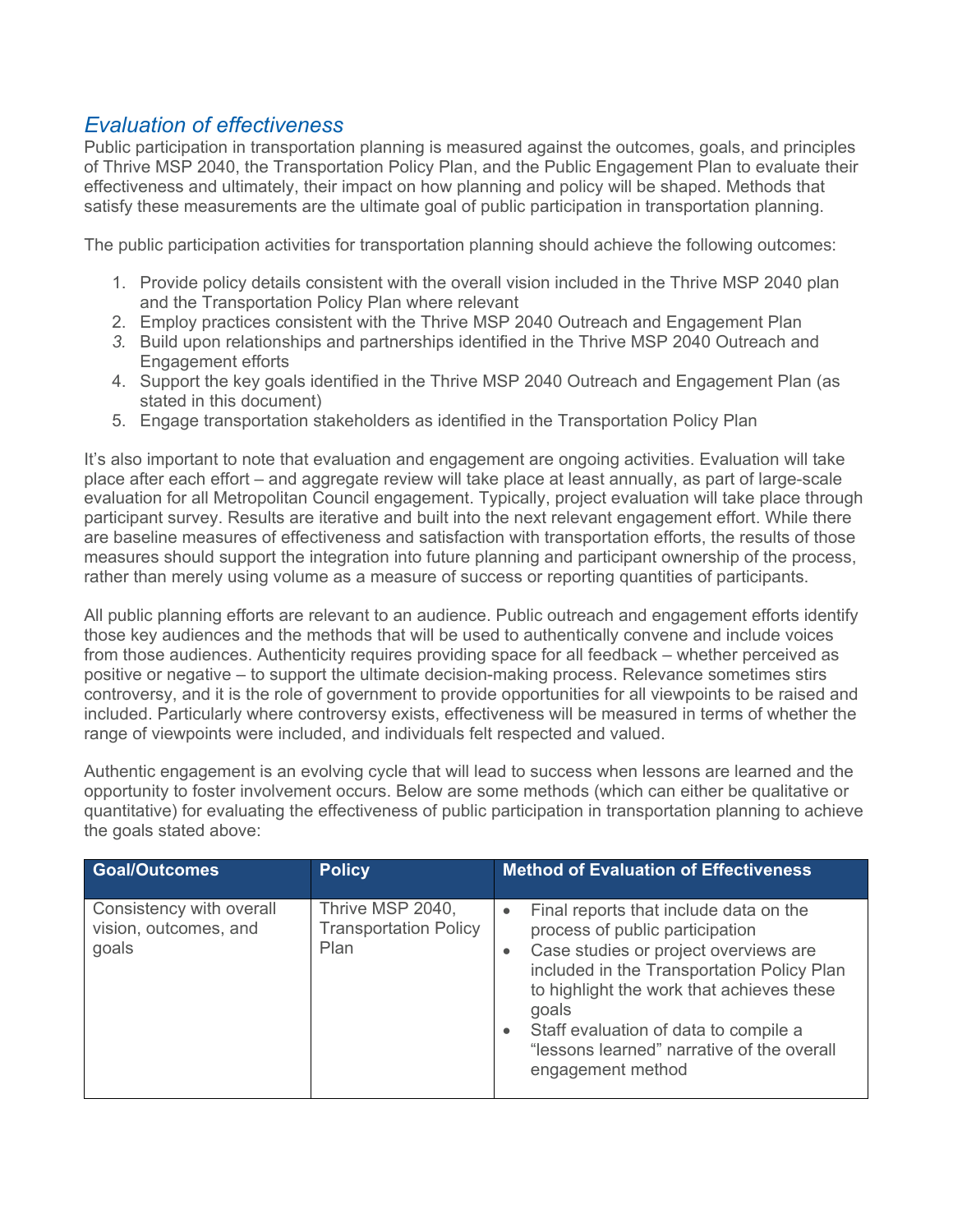| <b>Goal/Outcomes</b>                                                                                                                                | <b>Policy</b>                                        | <b>Method of Evaluation of Effectiveness</b>                                                                                                                                                                                                                                                                                                                                                                                                                      |
|-----------------------------------------------------------------------------------------------------------------------------------------------------|------------------------------------------------------|-------------------------------------------------------------------------------------------------------------------------------------------------------------------------------------------------------------------------------------------------------------------------------------------------------------------------------------------------------------------------------------------------------------------------------------------------------------------|
| Engagement was executed<br>using practices and<br>principles that are<br>collaborative in nature and<br>includes many<br>perspectives of the region | Thrive MSP 2040,<br><b>Public Engagement</b><br>Plan | Method engaged underrepresented<br>$\bullet$<br>communities throughout the region<br>All meetings are scheduled to meet the<br>$\bullet$<br>needs of community<br>Online engagement tools and other<br>$\bullet$<br>products are accessible to everyone                                                                                                                                                                                                           |
| <b>Building new relationships</b><br>and leveraging existing<br>ones                                                                                | Thrive MSP 2040,<br><b>Public Engagement</b><br>Plan | Existing relationships with partners and<br>$\bullet$<br>stakeholders are deepened with the Met<br>Council<br>New relationships are formed within<br>$\bullet$<br>transportation and other sectors                                                                                                                                                                                                                                                                |
| Augment and amplify<br>outreach and engagement<br>goals                                                                                             | Thrive MSP 2040,<br><b>Public Engagement</b><br>Plan | Integrate outreach and engagement goals<br>$\bullet$<br>into public participation plans that are<br>measurable and transferrable to other<br>transportation policies                                                                                                                                                                                                                                                                                              |
| Stakeholders are<br>integrated with deliberation<br>in engagement                                                                                   | <b>Transportation Policy</b><br>Plan                 | Local government, other planning<br>$\bullet$<br>agencies, and community-based<br>transportation organizations are involved in<br>engagement planning and determining<br>specific measures by creating work groups<br>or subcommittees<br>Local government, other planning<br>agencies, and community-based<br>transportation organizations take a more<br>interactive role in facilitating and<br>participating in participation and<br>engagement opportunities |

Other measures that may be used to evaluate the effectiveness of public participation are:

- Number of people participating in public involvement activities
- Number and diversity of organizations participating in transportation planning efforts
- Number of individuals who participate in transportation-related online discussions; depth of participation in discussions (based on measurable activities)
- Percentage of county, city, and township governments whose staff and/or policymakers participated in transportation planning efforts
- Earned media related to transportation planning efforts (and comparisons, as available)

# **Transportation advisory bodies**

The Met Council's advisory bodies provide key opportunities for stakeholder participation. They allow members, representing a cross-section of key stakeholder groups in the region, to help shape regional transportation plans and policies. The Met Council appoints members of the public, local elected officials, professionals with technical knowledge and experience, or representatives of statute-identified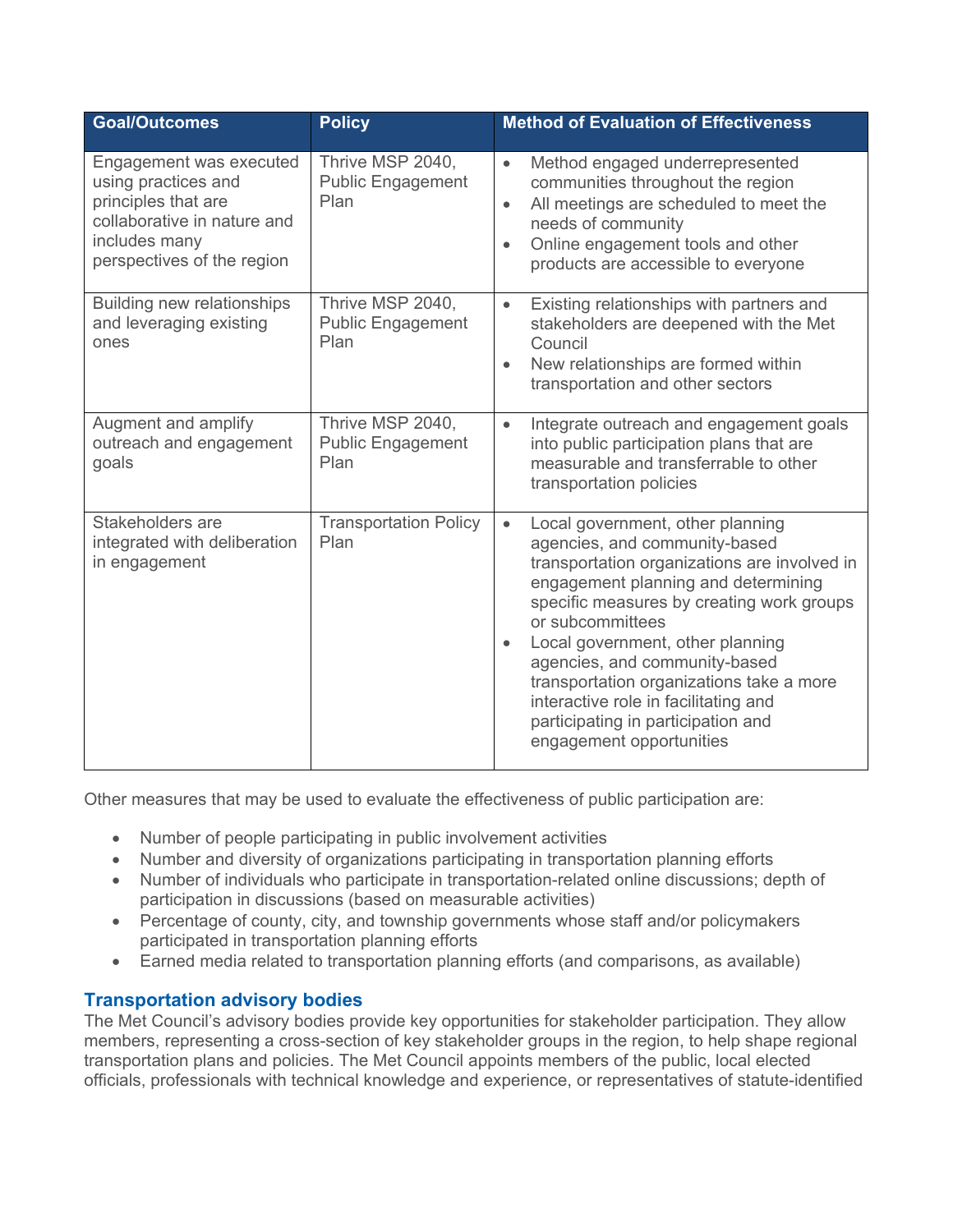groups, according to the responsibilities of particular advisory bodies. Advisory bodies may conduct studies, recommend action to the Met Council's standing committees, and/or provide expert advice.



 $2 - 25 - 2020$ 

1. **Transportation Advisory Board (TAB)**: The TAB works in conjunction with the Met Council to distribute federal transportation funds and set regional transportation policy. The TAB consists of 34 members: 10 elected city officials; 1 member from each county board in the metropolitan area; the Commissioner of the Department of Transportation; the Commissioner of the Pollution Control Agency; one member of the Metropolitan Airports Commission; one member from the Suburban Transit Association; one person appointed by the Met Council to represent nonmotorized transportation, one member representing the freight transportation industry, two members representing public transit, one "citizen" representative from each Met Council district (for a total of eight), and one Met Council member. The TAB chair is appointed by the Met Council from among the 34 members. The TAB works closely with the Met Council, reviewing, commenting on and coordinating transportation planning and programming activities. A key responsibility of the Met Council's TAB is to solicit and evaluate project applications for federal funding programs.